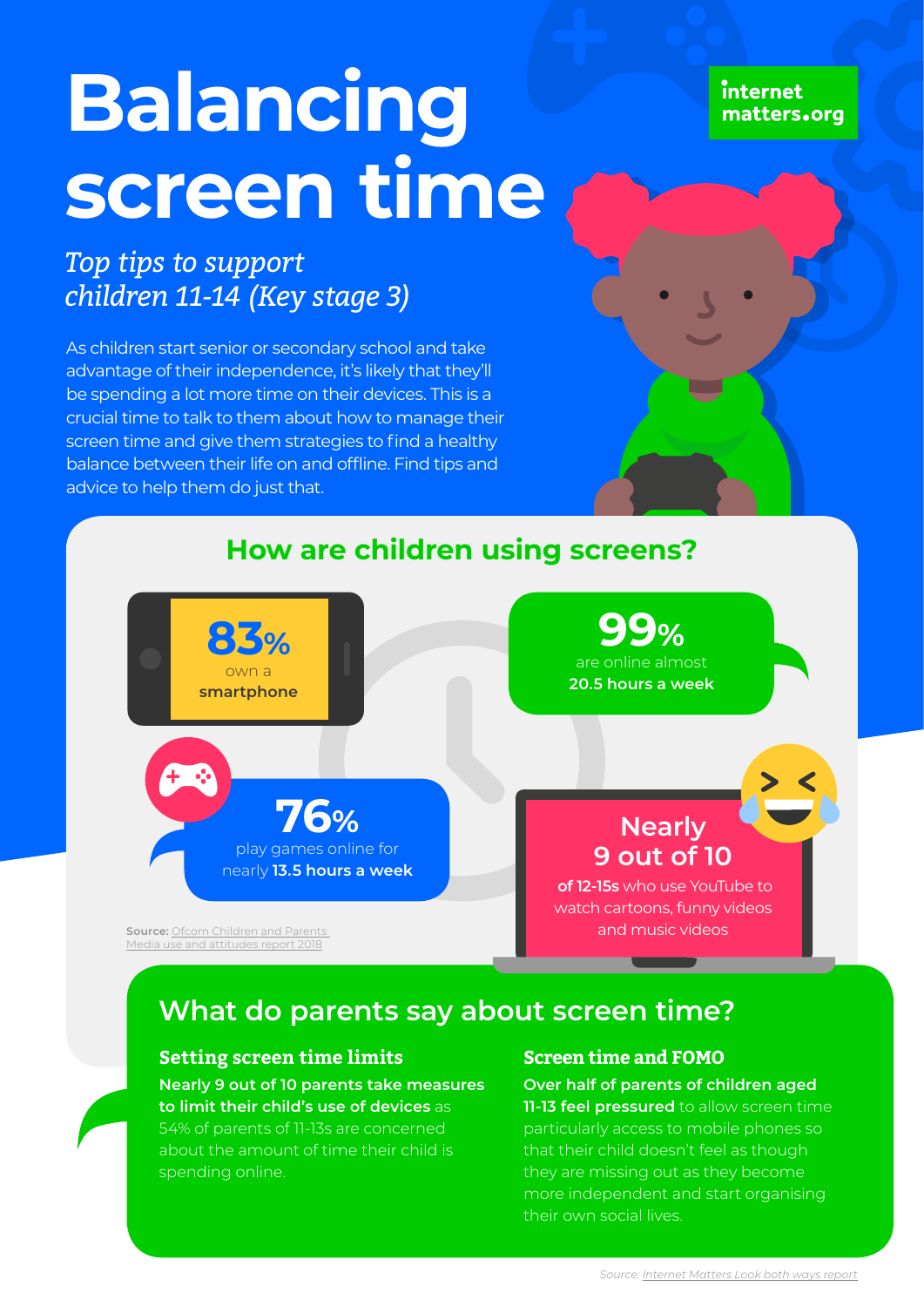## **What are the benefits and challenges of screen use?**



## **Screen time benefits**

- **•** Screen use provides a range of opportunities for creativity and learning – **70% of parents strongly agree that using devices is essential** for their child's development *Source: [Internet Matters Look both ways report](https://www.internetmatters.org/about-us/screen-time-report-2018).*
- **•** Screens can be a great tool to allow children to **maintain relationships** with family and friends.
- **• The internet can also be inspirational for children** with a certain passion in particular when discovering content and sharing their own content.

#### **Screen time challenges**

- **•** As most children at this age will have their own devices, for parents **it can become increasingly challenging** to stay on top of their screen use.
- **•** As children become more active online, **there is an increased risk that they will be exposed to a range of online issues** such as cyberbullying or oversharing which may negatively impact their digital footprint.
- **Passive screen time** (i.e bingeing on box sets) could have a physical effect on their development (i.e. eyes, brain), sleep cycle and behaviour.

## **5 top tips to balance screen time**

## **Set boundaries to help them build good online habits**

**1**

**2**

Children seek out rules to follow so its best these come from you and not their peers. **Set up a family agreement that you all sign up to**, to manage expectations of what they should and shouldn't be doing online. These boundaries should help them prioritise sleep, face to face interactions and family time to strike a healthy balance.

**Stay engaged in what they do online Take an interest in their digital world** to better guide them as they become more socially active online and start to draw from friends and online sources to build their identity.

Give them the space to be more independent and build their resilience online to ensure they make smart choices about how they use tech. The more you understand how your child interacts online

and check-in with them about their interest and challenges online, the easier it will be for them to come to you if they are concerned or worried about something.

#### **Equip them with know-how to manage risks online 3**

**Have regular conversations with them about ways to deal with a range of risks**  that they may be exposed to such as seeing inappropriate content or being cyberbullied.

Make sure they know when and where to seek help if they need it and what tools they can use to deal with it. Try to reassure them that you won't overreact if they get something wrong.

#### **Give them the space to become digitally resilient 4**

As they get older and more confident in their digital world, it's important to